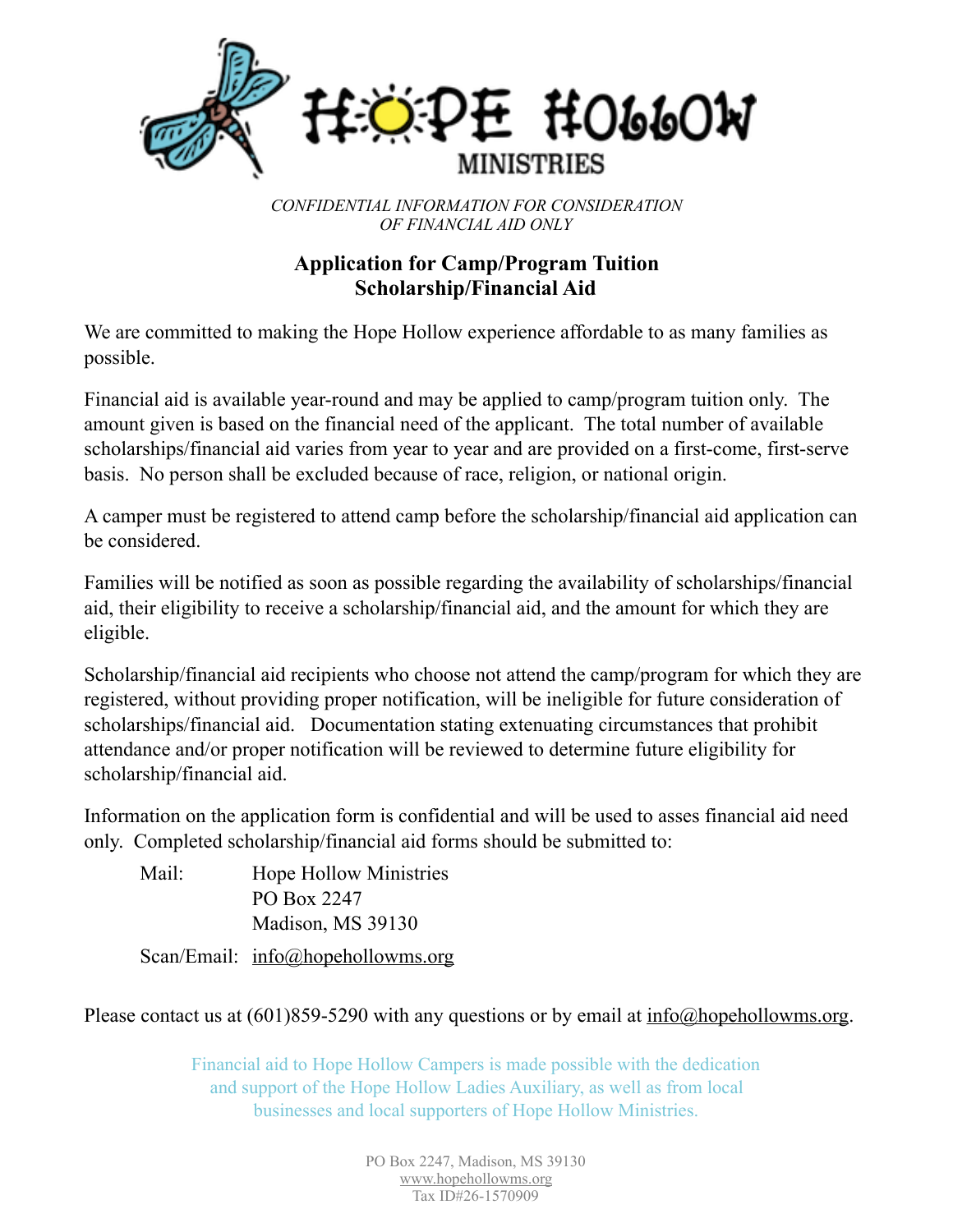## *CONFIDENTIAL INFORMATION FOR CONSIDERATION OF FINANCIAL AID ONLY*

## **CONFIDENTIAL DATA - MUST BE COMPLETED IN FULL PLEASE PRINT CLEARLY**

|    | Is this a returning Hope Hollow camper or first time participant?                               |                          |                            |
|----|-------------------------------------------------------------------------------------------------|--------------------------|----------------------------|
|    | Returning First Time                                                                            |                          |                            |
|    | Have you been granted financial aid from Hope Hollow before?                                    |                          |                            |
|    |                                                                                                 |                          |                            |
| 2. | Household adjusted gross income (AGI) as reported to IRS                                        |                          |                            |
|    | $\Box$ less than \$20,000                                                                       | $\Box$ \$20,000-\$39,000 | $\Box$ \$40,000-\$59,000   |
|    | $\Box$ \$60,000-\$79,000                                                                        | $\Box$ \$80,000-\$99,000 | $\Box$ \$100,000-\$119,000 |
|    | $\Box$ More than \$120,000                                                                      |                          |                            |
|    | 3. Average monthly expenses directly related to the care of your child for whom you are seeking |                          |                            |
|    | financial aid. (Doctors visits/hospitalizations, therapy, medications, etc) \$                  |                          |                            |
|    | Type(s) of monthly care required for the care of your child                                     |                          |                            |
|    | $\Box$ Doctors visits                                                                           | $\Box$ Hospitalization   | $\Box$ OT/PT/ST/ABA        |
|    | $\Box$ Medication                                                                               | $\Box$ Other             |                            |

\*If you are approved for aid, your most recent IRS tax return may be requested to substantiate the above.